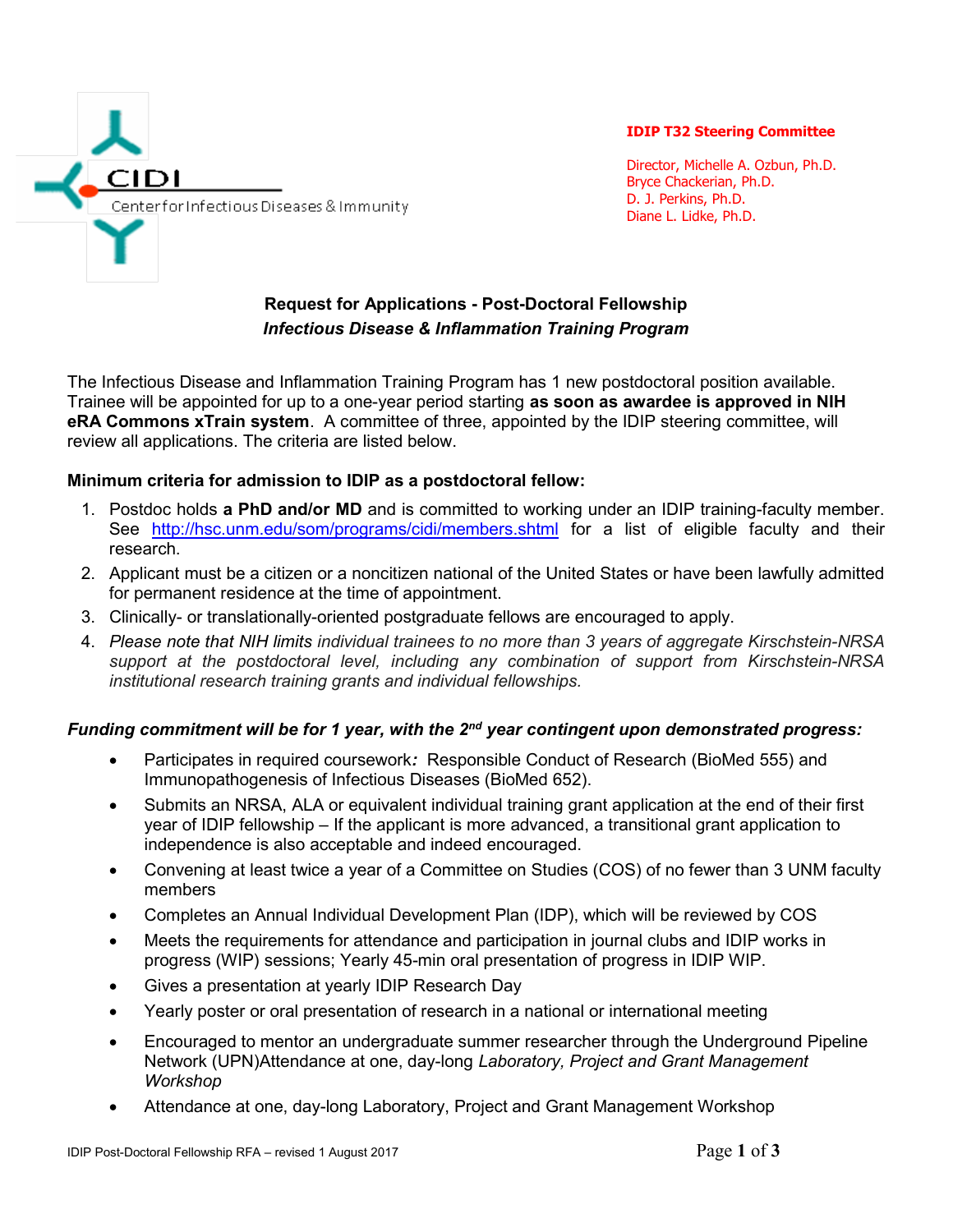# Training grant benefits

The benefits of the IDIP fellowship include the prestige of having won a competitive grant award, and having your stipend paid, which frees up your PI's resources. There will be an allowance for tuition for all required courses, as well as an allowance for training related expenses including travel to meetings.

### Application requirements:

#### From potential IDIP trainers

- 1. Completion of Table 1 Current and Pending Funding Sources
- 2. Completion of Table 2 Past ten years' information on prior trainees

#### For postdocs currently with IDIP trainers

- 1. A 1-2 page description of research already accomplished in the mentor's laboratory (written by the postdoc) and future plans for moving into the next stage of your career. In addition, an abstract of paper(s) in preparation, if applicable.
- 2. A one-page essay written by the postdoc describing career goals after completing of the postdoctoral training and why he/she wishes to be an IDIP fellow.
- 3. Updated curriculum vitae that includes US citizen status.
- 4. Confidential letter of support from PI and one other faculty member (within or outside of UNM) who is familiar with the candidate's work. Faculty who write letters of support will be ineligible to serve on the selection committee. Letters should be emailed directly from faculty to (MCVigil2@salud.unm.edu)
- 5. Unofficial or Official Transcript submitted with the application.

#### For new postdoctoral hires

- 1. A one to two page description of research planned in the mentor's laboratory and future plans for moving on into the next stage of your career. In addition, an abstract of paper(s) in preparation, if applicable.
- 2. Detailed training record by mentor indicating success of former trainees.
- 3. Hiring plan.
- 4. Official Transcript submitted to:

CIDI Attn: Martha Vigil

PDF: MCVigil2@salud.unm.edu

Hardcopy: (may cause delays in appointment) MSC 11 6020, 1 University of New Mexico Albuquerque, NM 87131

Deadline: Applicants should assemble submit the required application materials (except for the letters of support) in one completed **pdf file** emailed to Martha Vigil, Center for Infectious Disease and Immunity (MCVigil2@salud.unm.edu) by close of business (5:00 pm MST) date: Thursday 31 Aug 2017